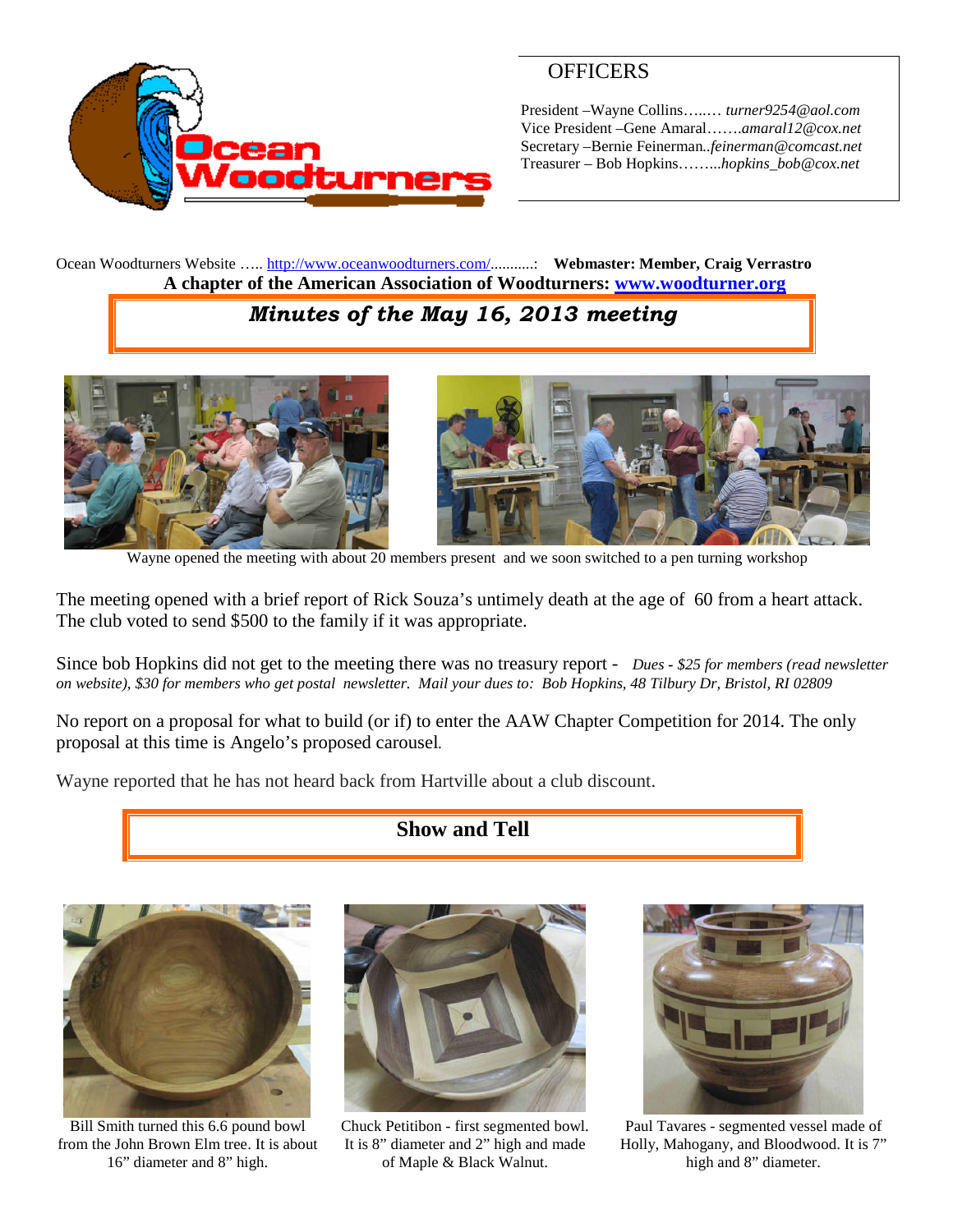## **Demonstration**

The evening was devoted to learning how to turn pens and making pens.



Chris Horn and Bob Desrochers Earl Randall Gene Amaral Chuck Petitibon









Our library has books and DVD's on pen making and other aspects of turning



Preparing the kits for turning Some of the finished pens



At the end of the workshop we had made 12 pens. Several members took kits home to work on and return at the next meeting. {Alan Haydt took 5 pen kits, John Chakuroff 10 kits, Jay Sheppard 9 kits, Bernie Feinerman donated 5 Slimline pen kits and took 3 kits home}. Special thanks to John Pietrella of the woodworkers Guild for pitching in and helping with the pen making.

#### **Wood 'swap" –**

NO wood swap was held. There is some Black Walnut.



**Next Month Meeting -7 PM, Thursday, June 20, 2013** Nigel Howe will do a Power Point presentation about deep hollowing a vessel.